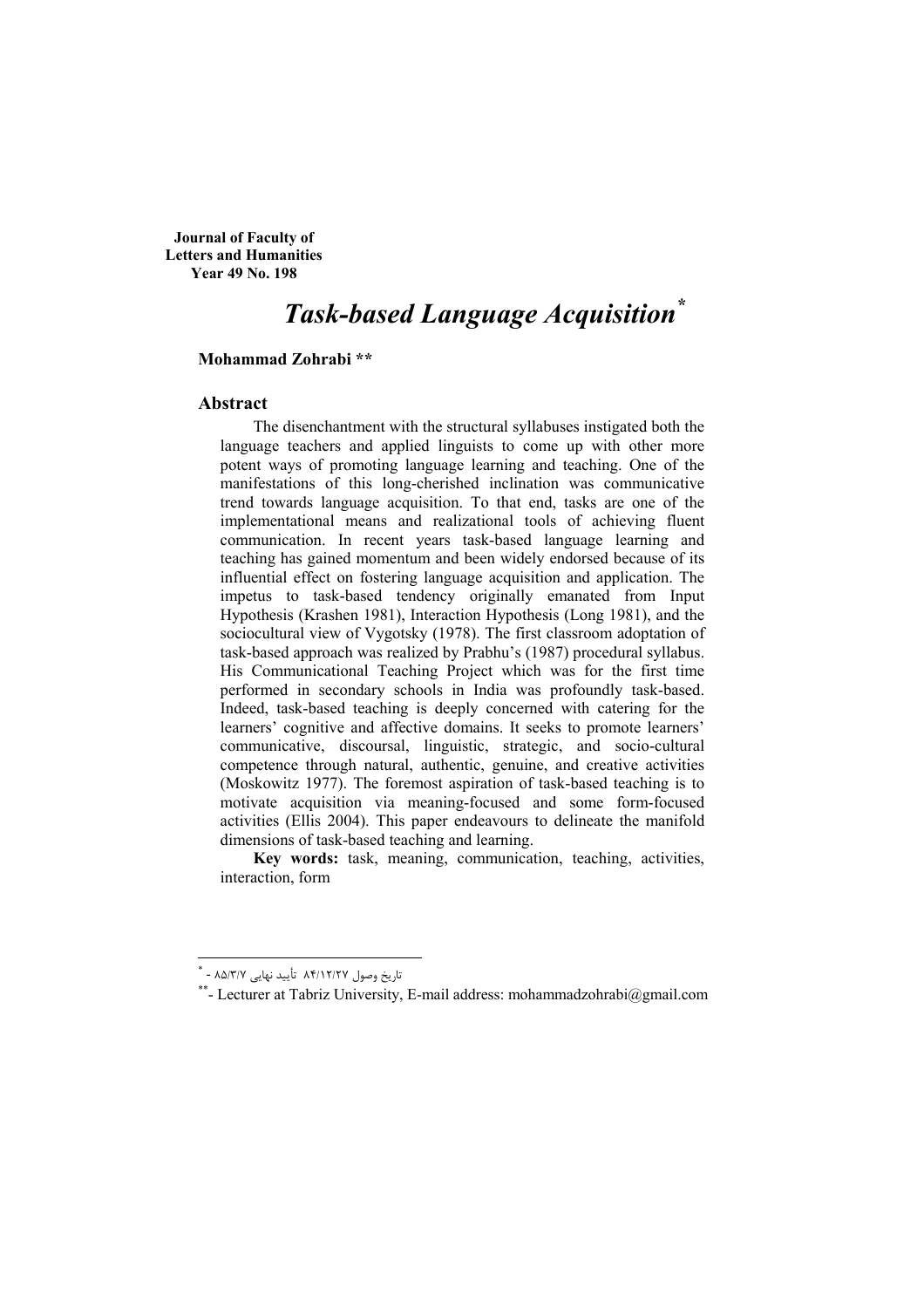#### **Introduction**

Task-based teaching strives to involve learners in multifarious types of activities which paves the way for meaningful acquisition. Loschky and Bley-Vroman (1993) believe that the success of tasks hinges on the learners' stages of development. Tasks, in fact, play a mediating role in the learning process:



Therefore, it is evident that the kind of tasks that are used and the methodology (Skehan 1996a) that the teacher enacts in the implementation phase are of supreme importance. The selection of appropriate tasks and the sequencing of them for their complexity and, then, the procedures that are used to put them into action are vital in acquisition process (Nunan 1989).

#### What is a task?

There are several definitions of tasks. From the pedagogical point of view tasks are activities that learners perform in the classroom. The crucial point is that the tasks should instigate acquisition. That is, they should focus the learner's attention on meaningful and authentic types of communication that might be encountered outside the classroom in the real world. Bygate, Skehan, and Swain (2001) put it in this way:

A task is an activity which requires learners to use language, with emphasis on meaning, to attain an objective.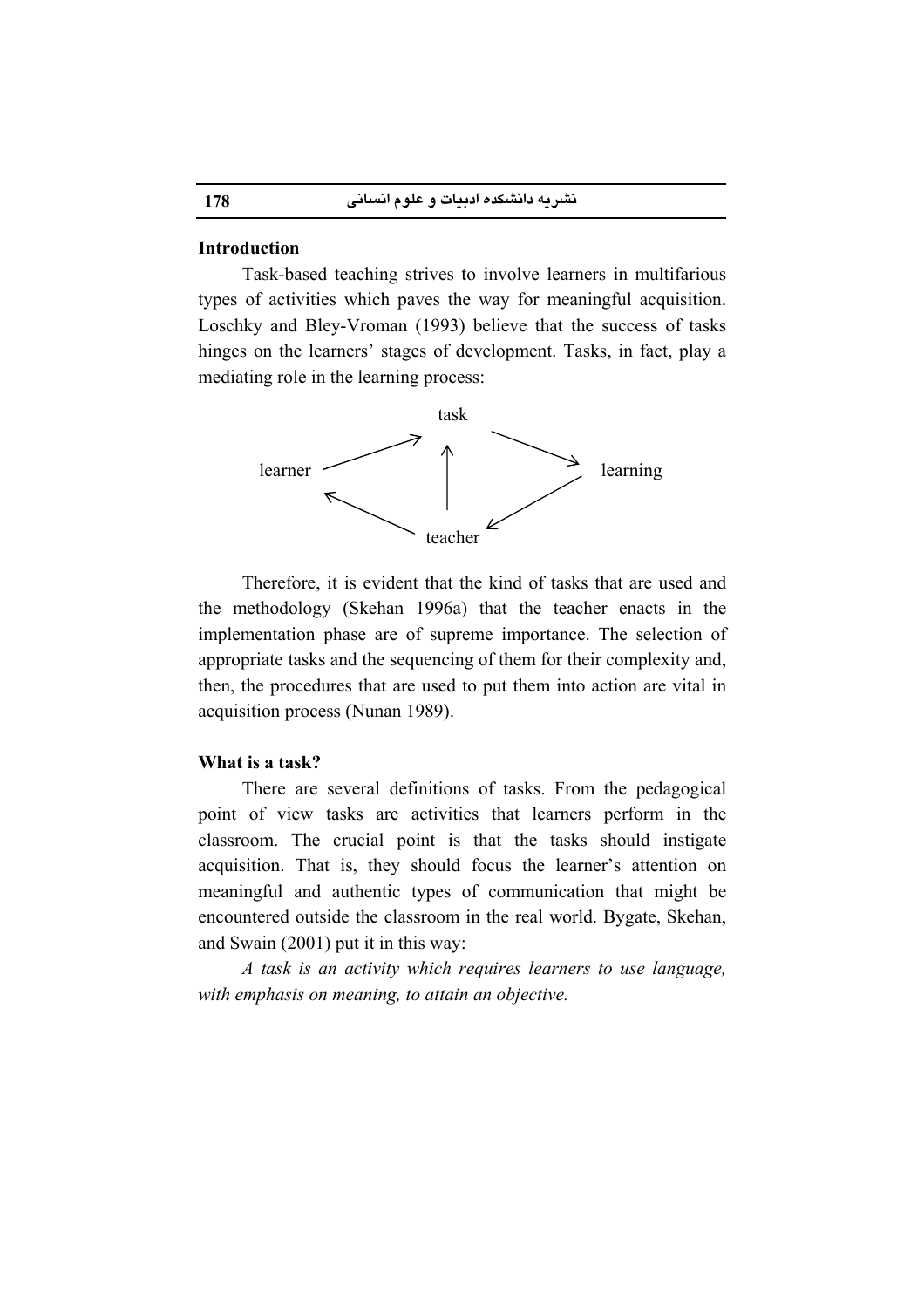#### **Task-based Language Acquisition**

The learners should make use of whatever at their disposal to reach an outcome. The tasks should stimulate fluency and accuracy at the same time. They could be oral or written and they could be of various discoursal mode such as description, exposition, narration, etc.

The main concern, however, in designing the tasks is the purpose for which they are used. Every task has a definite reason behind it, i.e., they could be devised for various types of tastes in order to elicit the learer's communicative act. Crookes (1986) defines tasks as follows:

A task is a piece of work or an activity, usually with a specified objective, undertaken as part of an educational course, at work, or used to elicit data for research.

Generally, the tasks should motivate enough interaction among the learners and consequently induce acquisition. The chief disseminator of *interaction hypothesis* to data is Long (1981), who believes that interaction ultimately promotes language learning. The more collaborative talk and activity among the learners, the greater they would acquire language unconsciously. So, interaction provokes production, and this *pushed output* (Swain 1985) motivates the learners to unveil what they have already learned. This type of *uptake* (Allwright 1984) that learners exhibit in the classroom as the result of learning gives testimony to their code-based competence. Skehan (1998b) contends that we possess two types of linguistic knowledge: the exemplar-based knowledge includes the ready made words and expressions we use unconsciously everyday (e.g., "you know", "as a matter of fact", etc.) and the *rule-based knowledge* includes novel sentences that we construct during speaking and writing.

Therefore, the tasks should tap not only the exemplar-based but also the rule-based system of learners. To that end, production stimulates learners to automatize their discoursal and linguistic grasps.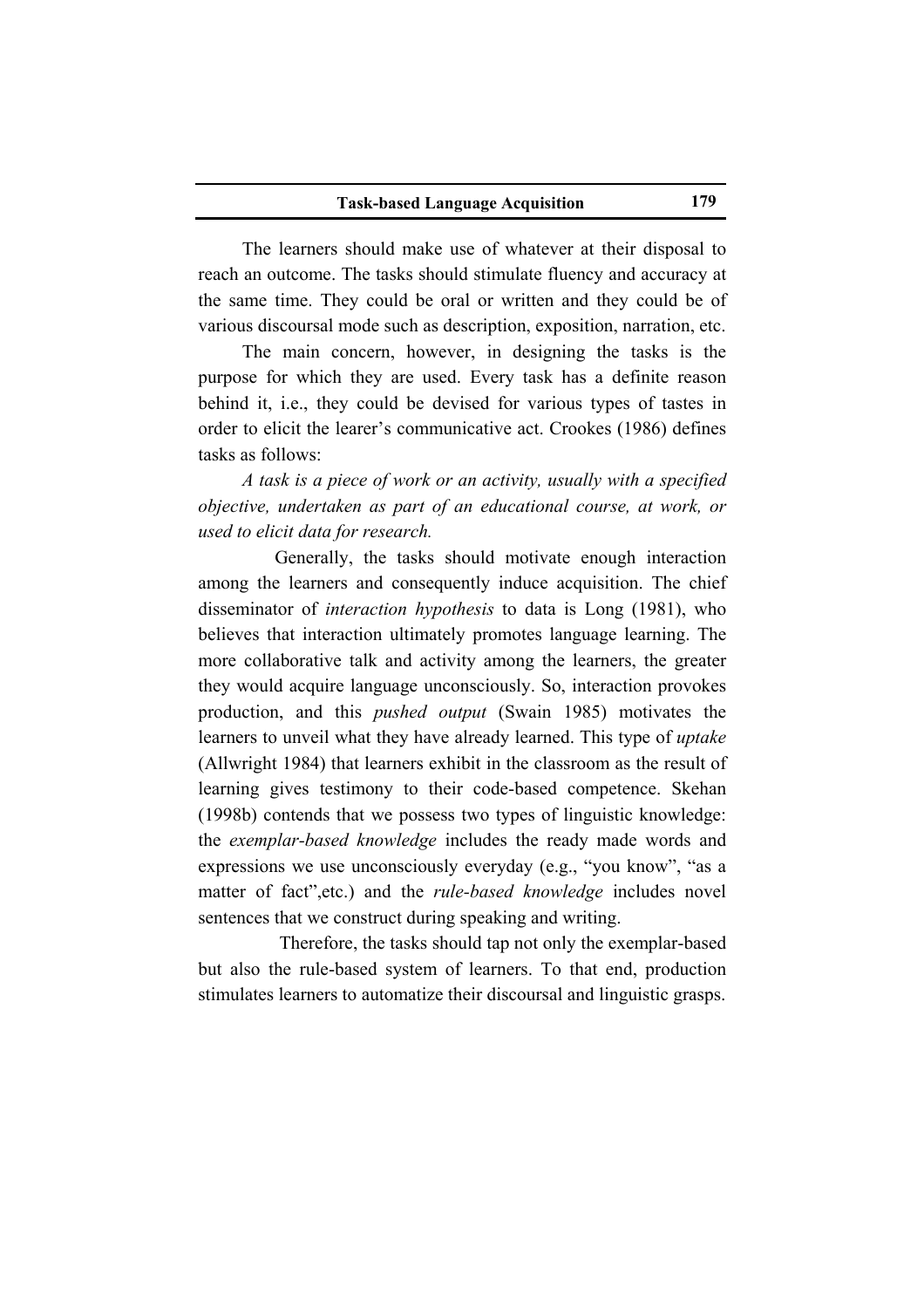Nonetheless, the task designers and the instructors alike should be vigilant that the tasks may not forfeit their taskness. That is, if the tasks cease to be meaningful and pragmatically-oriented, then, they would turn into *situational grammar exercises*. These exercises are, in fact, form-focused (Ellis 2004) and semantically-oriented. Some of the disparities between tasks and exercises are the following ones:

| <b>Exercises</b>                                               | <b>Tasks</b>         |
|----------------------------------------------------------------|----------------------|
| $form$ -focused $\leftarrow$<br>$\rightarrow$                  | meaning-focused      |
| semantic meaning $\longleftrightarrow$ pragmatic meaning       |                      |
| $contextless language \longrightarrow$                         | language in context  |
| intentional learning incidental learning                       |                      |
| $\text{ declarative knowledge} \longrightarrow$                | procedural knowledge |
| language as an object $\longleftrightarrow$ language as a tool |                      |

It is important to note that the above mentioned distinctions are not totally either exercises or tasks. All the activities are developed for some purpose  $-$  but there is a continuum of specificity from exercise-based activity to tasked-based activity, and a given activity may fall at any point on the continuum.

In spite of the fact that there should always be focus-on-meaning activities, the focus-on-form activities must not be renounced. In language acquisition form and meaning are somehow interwoven. Willis (1996) argues that there should be an explicit focus on language at some points in a task cycle. Hence sometimes in negotiation for meaning an implicit focus on form hastens language knowledge. It can be reckoned that explicit knowledge can be converted into implicit knowledge, the *interface position*, adopted by Sharwood Simth (1981) and Dekeyser (1998). However, Krashen (1981), Zobl (1995), and Hulstijn (2002) argue against it and assert that explicit knowledge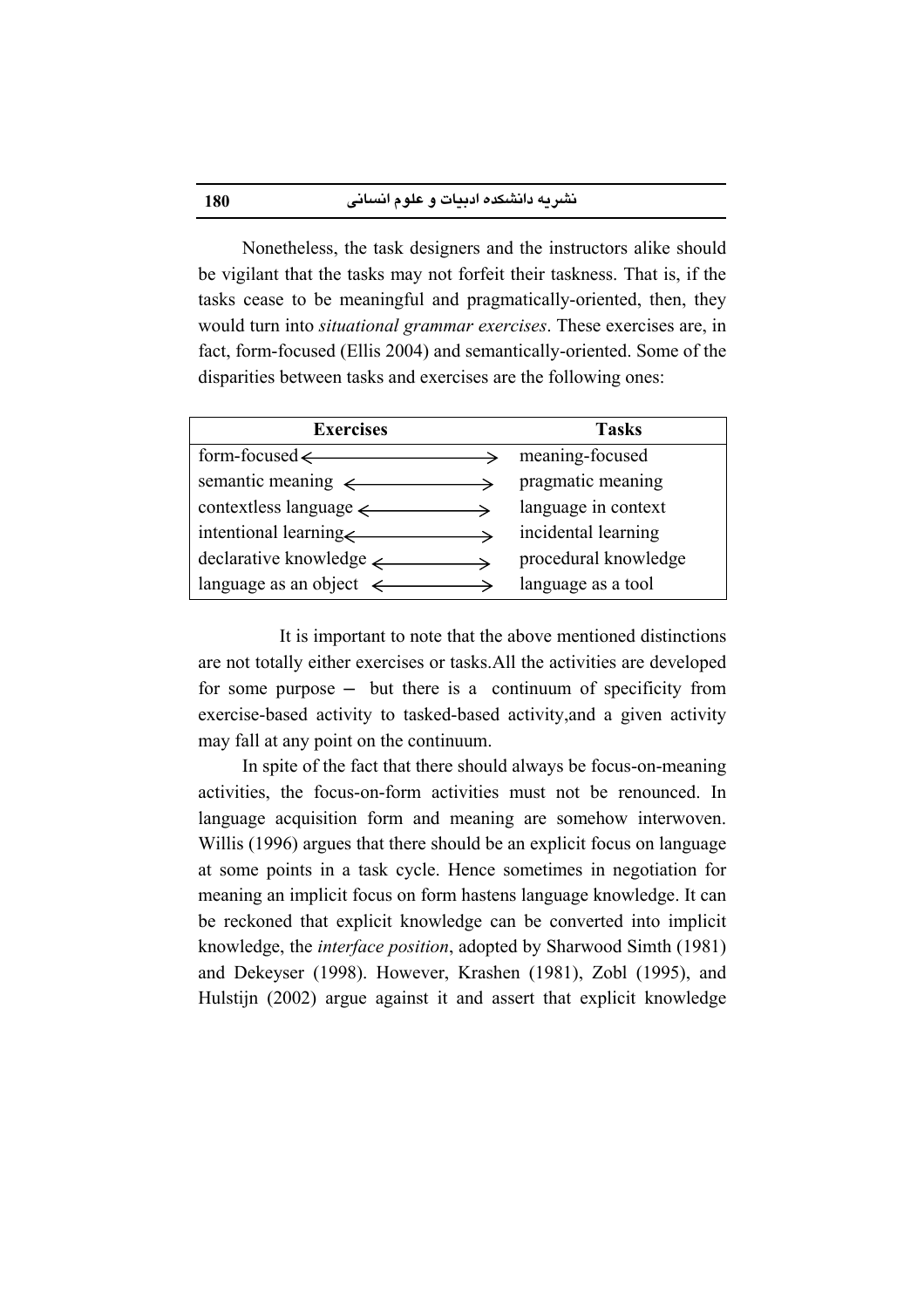does not transfer to implicit knowledge, the *non-interface position*. In between, Ellis (1994a) puts forward a weak-interface position in which explicit knowledge eases the expansion of implicit knowledge instead of converting into it.

Subsequently, tasks are deemed to be quintessential means for realizing a focus on form. So in the process of building for meaning, learners' attention could be drawn on linguistic forms. Schmidt (1990) calls this as *noticing hypothesis*. Ellis (2004) believes that if the learners do not pay due attention to form their interlanguage may harden and consequently fossilization set in.

So, some learners may make use of their *strategic competence* (Canale 1983) to compensate for breakdowns in communication. Thus, tasks have proved to be a great asset in bringing about a focus on content and inducing a focus on form accordingly.

#### Selection and gradation of tasks

Generally, in structural syllabuses the content of the course is pre-specified according to the linguistic elements which have been dubbed as *synthetic* (Wilkins 1976) and *Type A* (White 1988) syllabuses. However, Prabhu (1987) noted that the preselection of linguistic items should be supplanted by holistic units for communication, *i.e.*, tasks. The chosen tasks should be stimulating and motivate negotiation among the learners. They must provide the learners with ample comprehensible input and feedback. Sometimes the learners could help the teacher select some tasks, as Wilberg (1987) notes that the content is dictated by the student, the form only by the teacher.

However, the main issue is that the selected syllabus should harmonize with the learners' *built-in* (Corder 1981) syllabus. That is,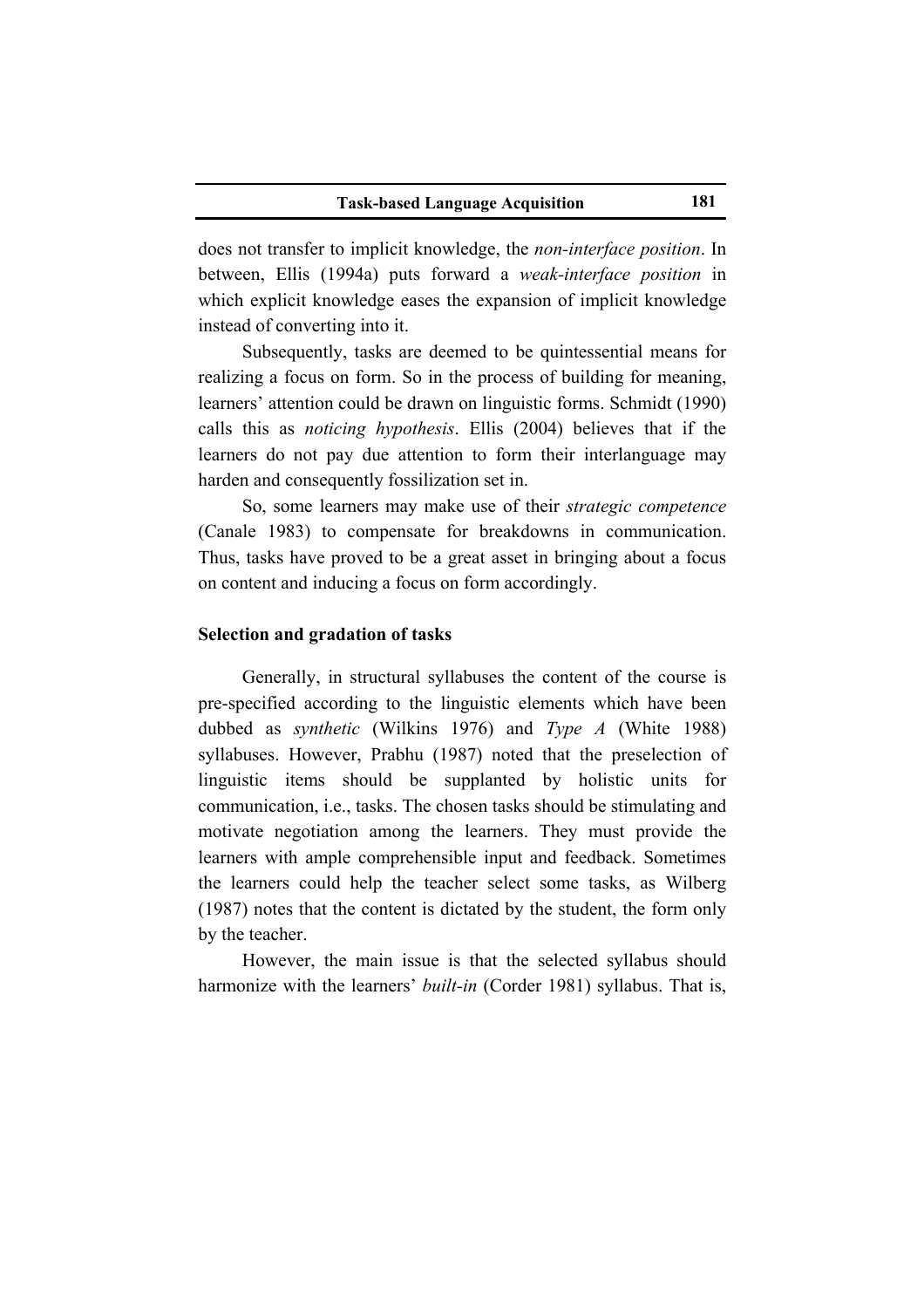they should be in accordance with the learners' level of proficiency and level of development. The tasks should possess the communicative effectiveness, i.e., the students should participate in the negotiation of meaning which in turn induces acquisition.

In order to design a task-based syllabus, Ellis (2004) proposes four points:

1) the course goals (general or special English);

2) task types and their themes;

3) the nature of the tasks:

4) task sequence.

It can be argued that the goals are varied, for example, the learners' goals, the instructur's goals, the sponsers' goals, and so on. On the whole, the themes and/or topics that are selected should be compatible with the learners' proficiency level. The themes should be suitable, stimulating and involving, and encourage every single student to take part in communicative activity. The selected topics should be familiar, relevant, and natural not only for beginner learners but also for advanced learners.

In selecting and grading the tasks the *learners' needs* (Nunan 1989) should be taken into consideration. The tasks that are implemented in the classroom should be similar to the real world ones. Perhaps one of the apt ways of teaching linguistic forms is through the content-based courses (Widdowson 1979). It is believed that learners could acquire language best while they are engaged in learning subject content

In short, the course designer or instructor had better determine the tasks in terms of the learners' level of proficiency, then work out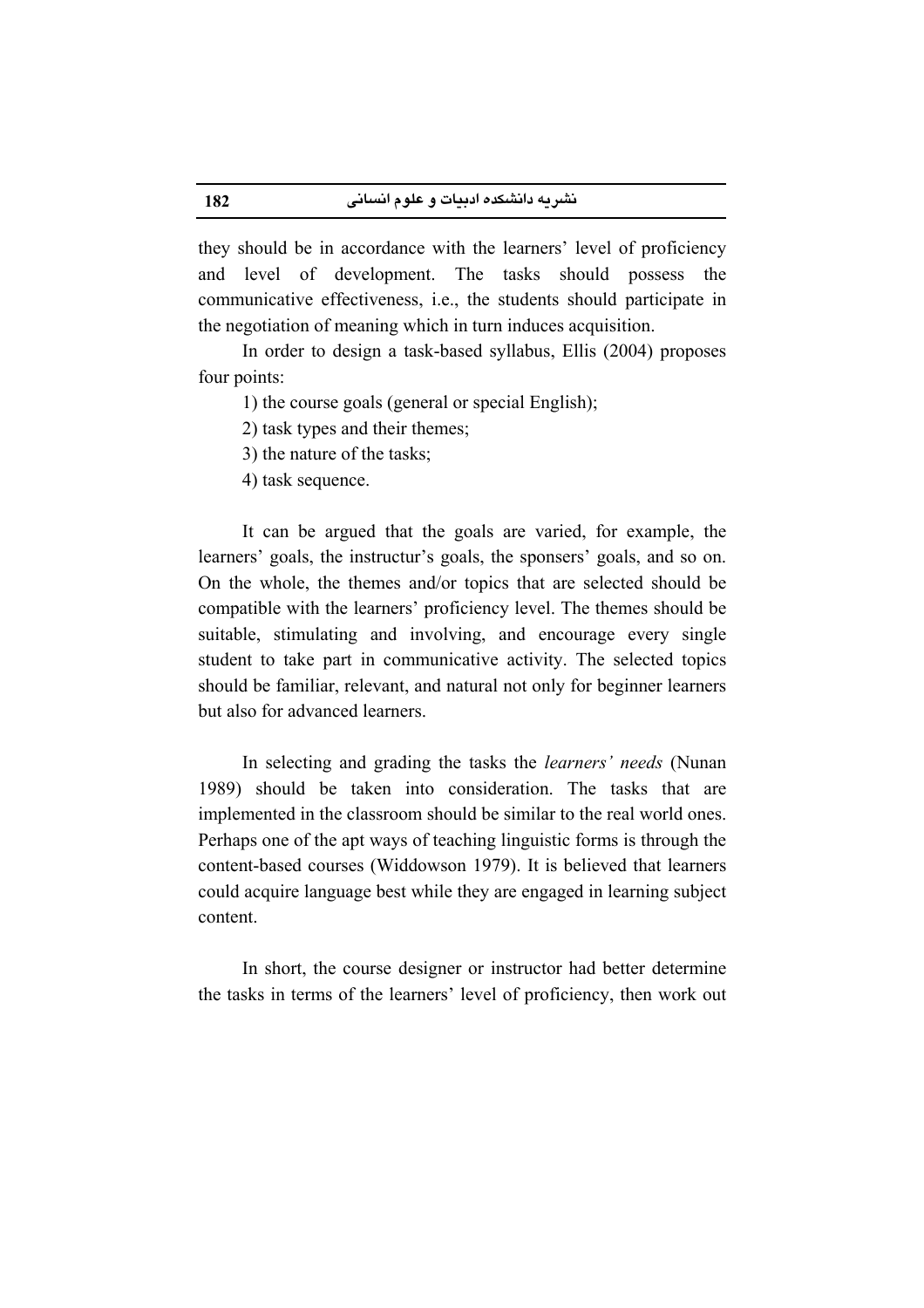their thematic content, next to sequence them and finally grade them according to their difficulty levels.

# **Types of task-based activities**

All in all, there are various types of tasks. They have usually been designed for a variety of reasons. Loschky and Bley-Vroman (1993) are at pains to stress that teachers should design tasks that make the target structure more essential, natural, or useful. Sterlacci (1996) postulates that it is likely to construct tasks that can aim at certain grammatical points. Donato (2000) claims that tasks are not 'generalizable' so that they cannot be classified because different learners interpret the same task differently. And it is possible that the activity that ensues out of a task may differ from student to student. However, this does not abstain us from calling attention to several types of tasks that have been advanced around the globe thus far (Ellis 2004):

*One-way tasks:* These are tasks that are held by one person (e.g., listen-and-do-tasks). Two-way tasks: These are tasks that are done by two or more people.

Interaction/reciprocal tasks: These tasks necessitate that the information be exchanged between two interlocutors. Non*interactive/non-reciprocal tasks:* In these type of tasks the learners do not have any chance of direct interaction (e.g., academic listening tasks).

Open tasks: These are tasks that there is not a single answer or solution to them. The students feel free to make choices (e.g., debates, discussions, surveys). Close tasks: In these type of tasks there is usually a single answer or solution to the problem (e.g., Are these two pictures same or different?).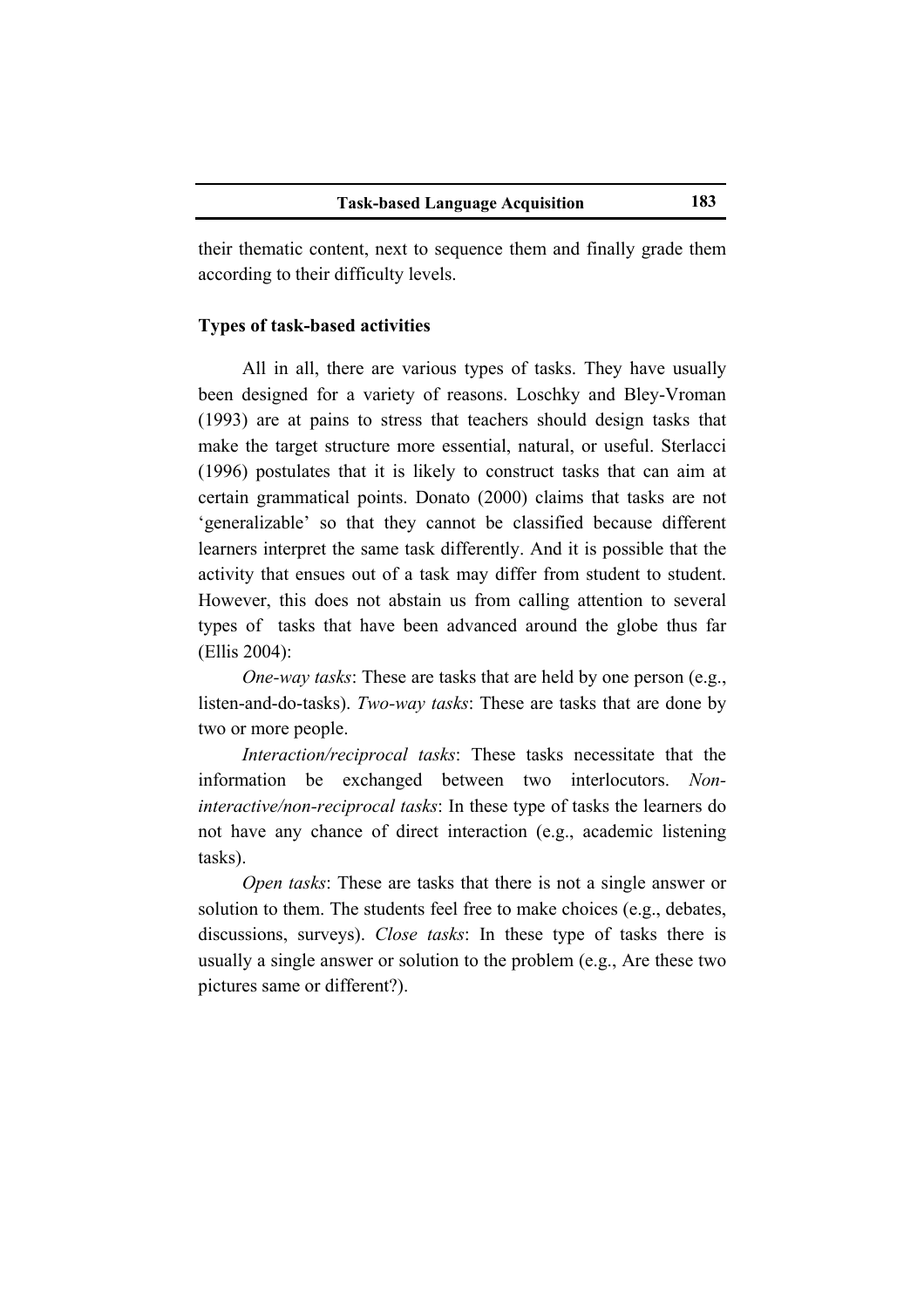Divergent tasks: In this type of task the learners hold different viewpoints and have to discuss with each other and justify their outlook (Duff 1986). Convergent tasks: In this type of task students have to come into agreement with each other.

*Jigsaw tasks:* These tasks are hybrid in nature. They comprise two or more activities simultaneously.

Collaborative dialogue(i.e .instructional conversation): These are conversations that are held between the teacher and the learners, in which new structural points are introduced and practiced in the classroom (Swain 2000a).

*Cognitive tasks:* These types of tasks include three kinds:1) Information-gap activity: In these tasks information are transferred from one person to another; 2) Reasoning-gap activity: These are tasks in which information are derived from some sources through inferencing, deducting, and reasoning; and 3) Opinion-gap activity: These are tasks in which the learners express their preferences, feelings, or attitudes (Prabhu 1987).

Rhetorical tasks: These tasks are based on various schemes of rhetoric which differentiate discourse fields (e.g., narrations, instructions, descriptions, etc.).

Consciousness-raising tasks: These are tasks that attempt to focus the learners' attention on some linguistic features.

Focused tasks (i.e.focus-on-form): In these tasks the learners are intentionally made aware of some important grammatical constructs. Unfocused tasks: In these tasks the learners are motivated to perform communicative language use.

Target tasks: These are similar to real-world activities that learners perform in the classroom. *Pedagogic tasks*: These are the language skills (reading, speaking, listening, and writing) and the linguistic system (vocabulary and grammar) which are performed so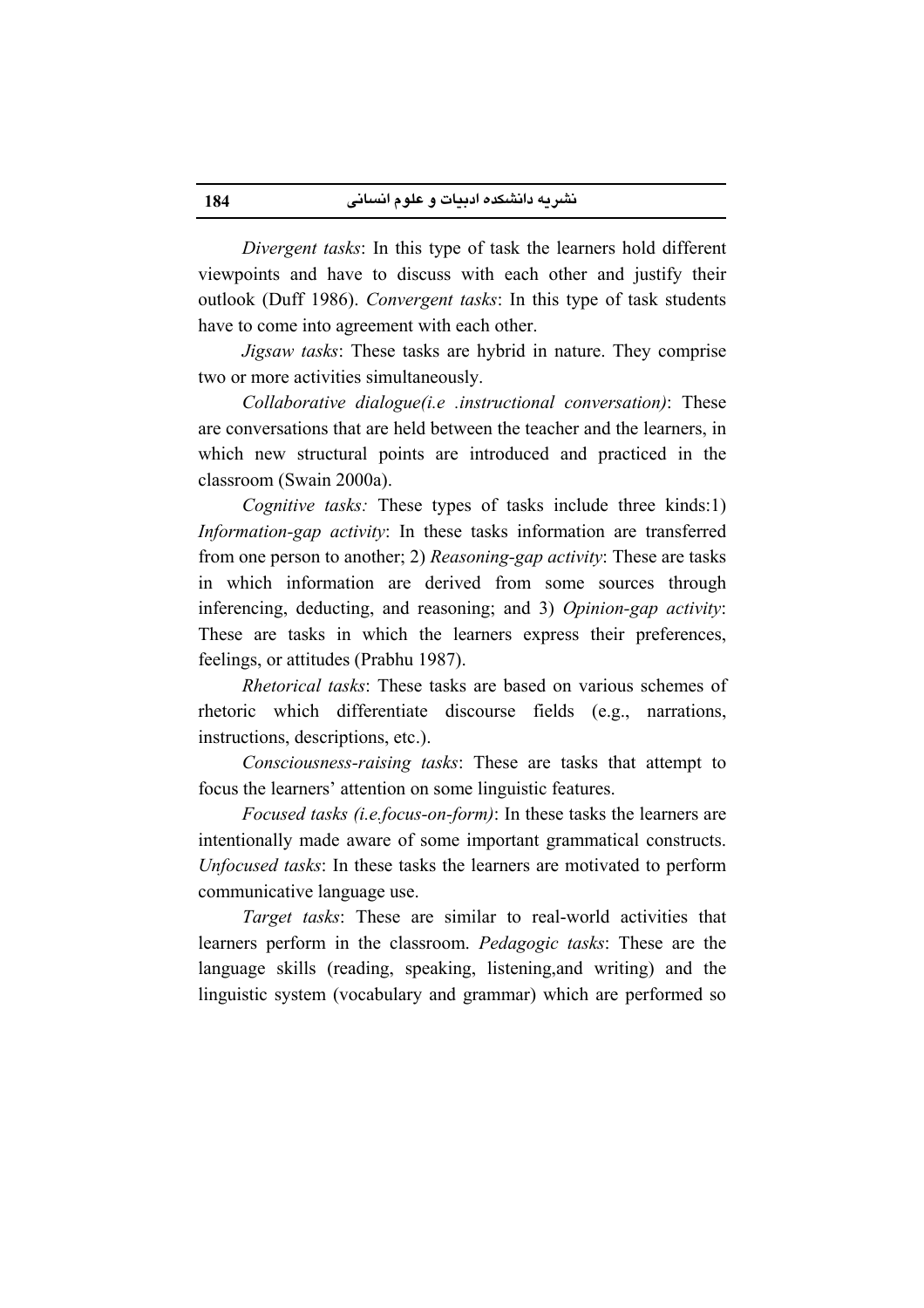that the learner later would be able to cope with real world tasks (Long 1989).

It can be assumed that different types of tasks could in one way or the other contribute to language acquisition. The main point to bear in mind is that the activities should be meaning-focused and the learners must be oriented towards the negotiation of meaning.

# **Task complexity**

In a syllabus the tasks should be sequenced at a pace in which they match the learners' developmental level. This necessitates that the complexity of every task be determined before the course commencement. There are a lot of factors (learner factors and task factors) that contribute to the difficulty or ease of a task.

Learner factors:

1) Proficiency level: The learners proficiency level is important in performing a task (Robinson 2001).

2) Motive: The learners' motives play a crucial role in their approach to a task (Ellis 2004).

3) Background knowledge: The learners' prior knowledge is important in performing a task (Chang 1999).

4) Topic familiarity: The learners will perform a task easily if the topic sounds familiar to them (Gass and Varonis 1984).

Task factors:

1) Clear structure: The tasks that have clear structure are easy to do but the tasks that have complex structures pose enormous cognitive demand on the learners.

2) Nature of activity: The nature of activity that results from a task can have a considerable influence on task performance.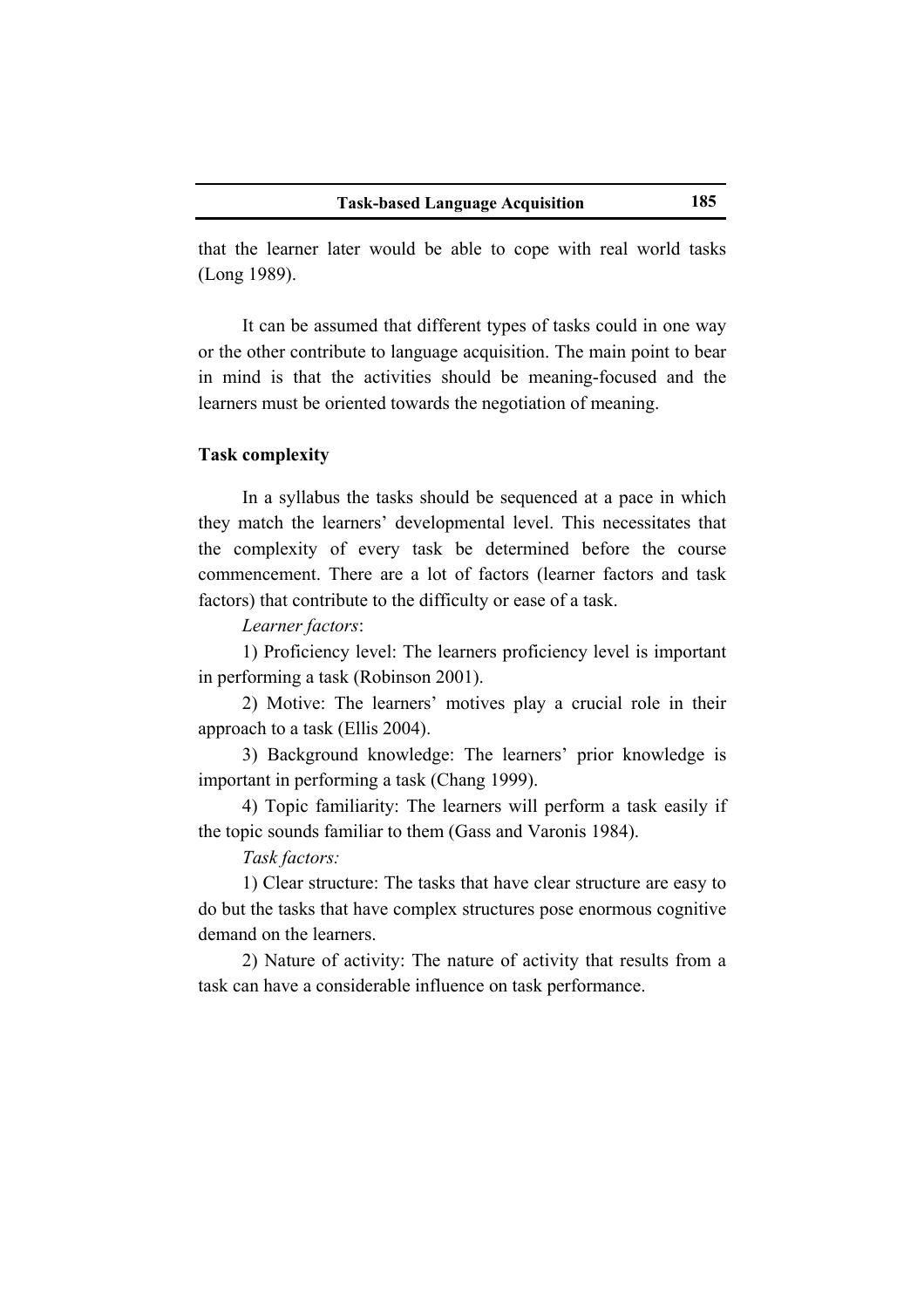3) Context: The context-reduced (i.e. context-free) tasks are more demanding and burdensome than context-embedded tasks (Cummins 1983).

4) Task design: The tasks that require several stages of activity are more difficult than the tasks that can be performed in a single step.

5) Number of features: The number of features that are required to be manipulated by the learners affects the complexity of a task (Brown 2000).

6) Cognitive operations: The mental operations that are needed to complete a task have a tremendous impact on task complexity (Ellis  $2004$ ).

7) Precision: The more precision that a task requires for its completion, the more arduous it will be (Prabhu 1987).

It goes without saying that the course designers or instructors should be careful in designing and/or selecting tasks. The different types of learners obviously require different levels of tasks. The beginner learners should be provided with more context-embedded, pictorial, and close-referenced (here-and-now) tasks. However, the advanced level learners could be offered more context-free. cognitively demanding, and distant-referenced (there-and-then) tasks (Crookes & Gass 1993a).

# **Task implementation**

186

In addition to determining the type of tasks (selection) and the sequence in which the learners will carry them out (gradation), appropriate decisions must be made concerning the methodological procedures for teaching these tasks. In order to perform a task properly, Wendel (1997) offers two types of planning: (1) off-line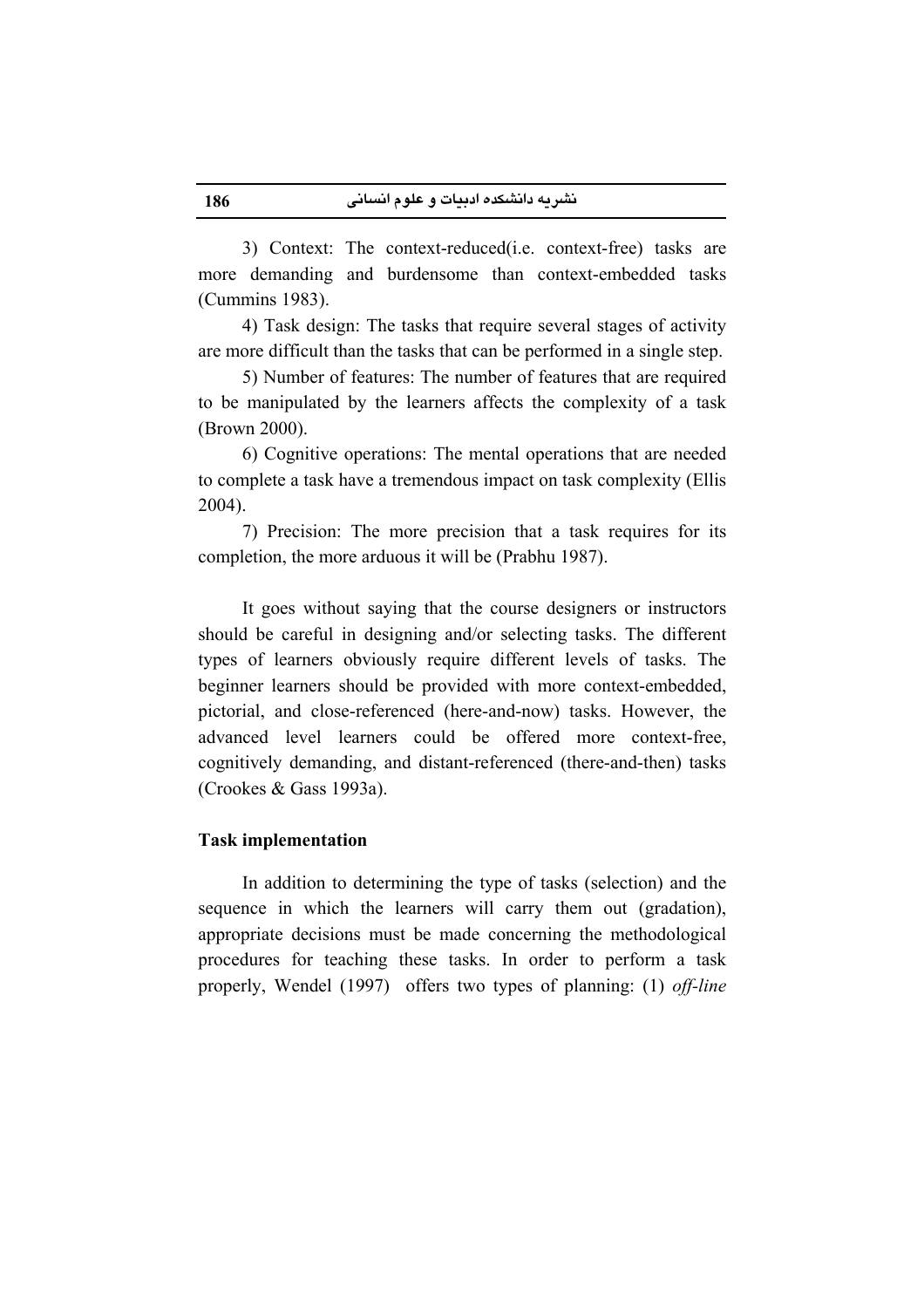*planning*: before the learners could carry a task out, they are given time in order to plan how to deal with a task reasonably, and (2) *online planning*: learners can plan how to perform a task while actually they are engaged in doing it. So, learners could be encouraged to perform more accurately and fluently if they are given ample time prior to and during the performance of a task.

Several lesson designs have been proposed in order to ease the process of teaching and consequently learning the tasks. Estaire and Zanon (1994), Willis (1996), and Lee (2000) are in agreement about the following three basic phases:

1) Pre-task: In this phase, the learners are taught the new vocabulary, do a similar task, plan the ways of dealing with the task, reflect on the task, take risks, and so on.

2) During task: In this phase, the learners attempt to perform the tasks with a set time; the teacher decides whether the task should be done individually, in pairs, or in a whole group.

3) *Post-task*: In this phase, the learners report what they have done and how; they repeat the task in order to learn it better, they reflect on the process of performance, and they try to focus on some forms which were difficult for them. Here the teacher might indicate the learners' errors by writing them on the board and inviting the student to correct them.

To introduce and work with the tasks, Ellis (2004) advocates two modules for a task-based lesson design: (1) in *communicative module* the learners are engaged in unfocused tasks. Most of the activities are message-centered and the learners learn the grammatical features incidentally. (2) In the *code-based module* the grammatical structures are introduced and practised intentionally and explicitly.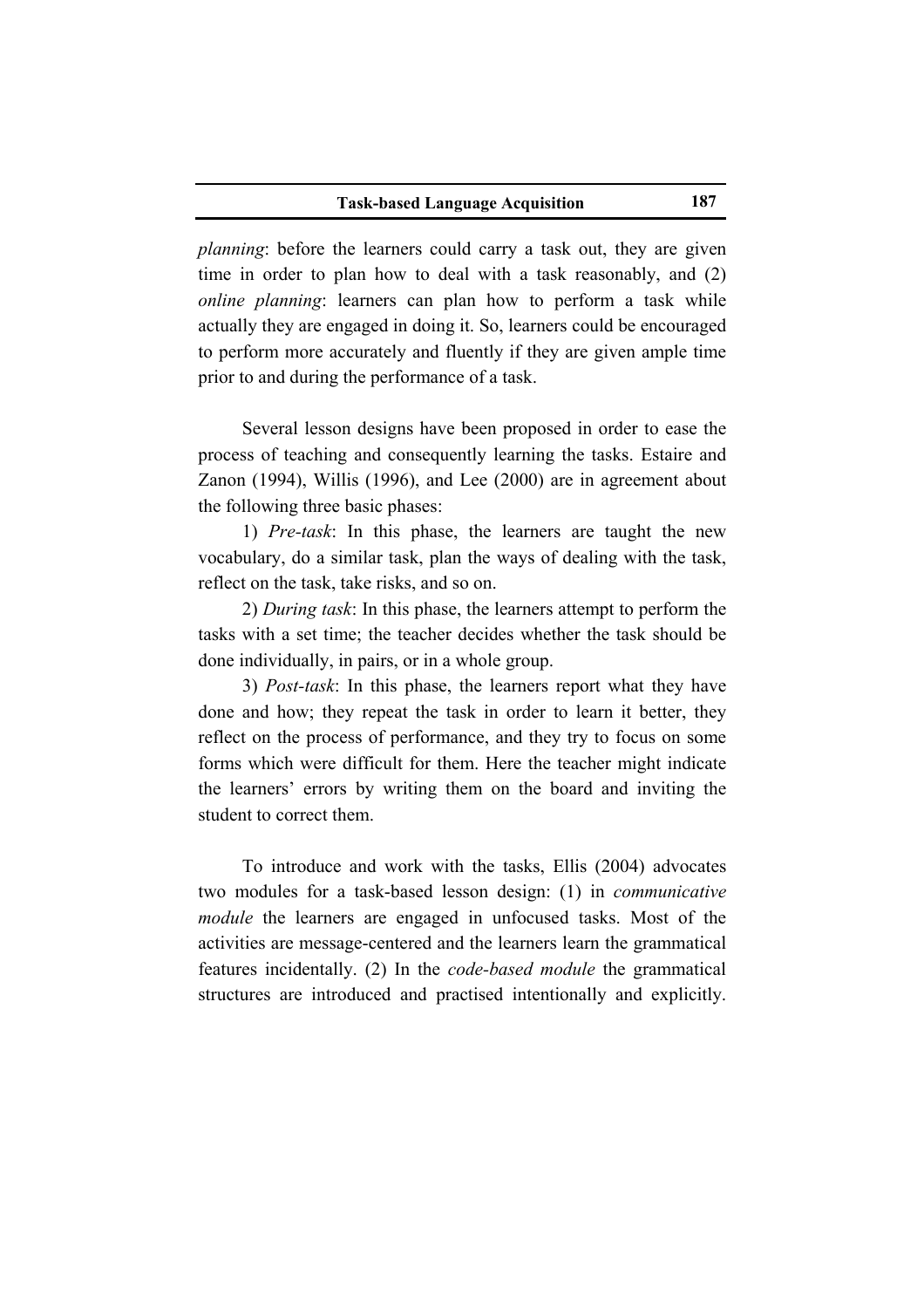The focus is more on forms. It is reasoned that the first stages of a course are better to be devoted to communicative activities and then the linguistic codes to be presented through consciousness-raising tasks, etc.

Typically, one of the crucial points in teaching tasks is *metatalk*, that is, conscious talk about the language. Swain and Lapkin (2001b) assert that metatalk enables learners to acquire the language more deeply. By debating about the features of a task and the process of performing the tasks, the learners achieve an in-depth understanding about the linguistic forms. From the sociocultural point of view Vygotsky (1978) posits that metatalk regulates the thinking process and because of this learners are assisted and thus learning is enhanced.

Sometimes the teacher should necessarily explain a grammatical point explicitly because the learners have difficulty in internalizing it implicitly. For example, when the learners are not sure if the word *hard* is used as an adjective or an adverb the teacher can simply explain the rule: 'Hard can be used as an adjective or an adverb' (Swan 1982).

#### **Classroom participation**

The classroom interaction could take place in several forms: individually, in pairs, in small groups, and the whole class. Some tasks (e.g., reading and writing) require individual work but others (e.g., reciprocal tasks: reaching an agreement) need to be done by the whole class. When learners join in collaborative activities their production and consequently their internalization are augmented.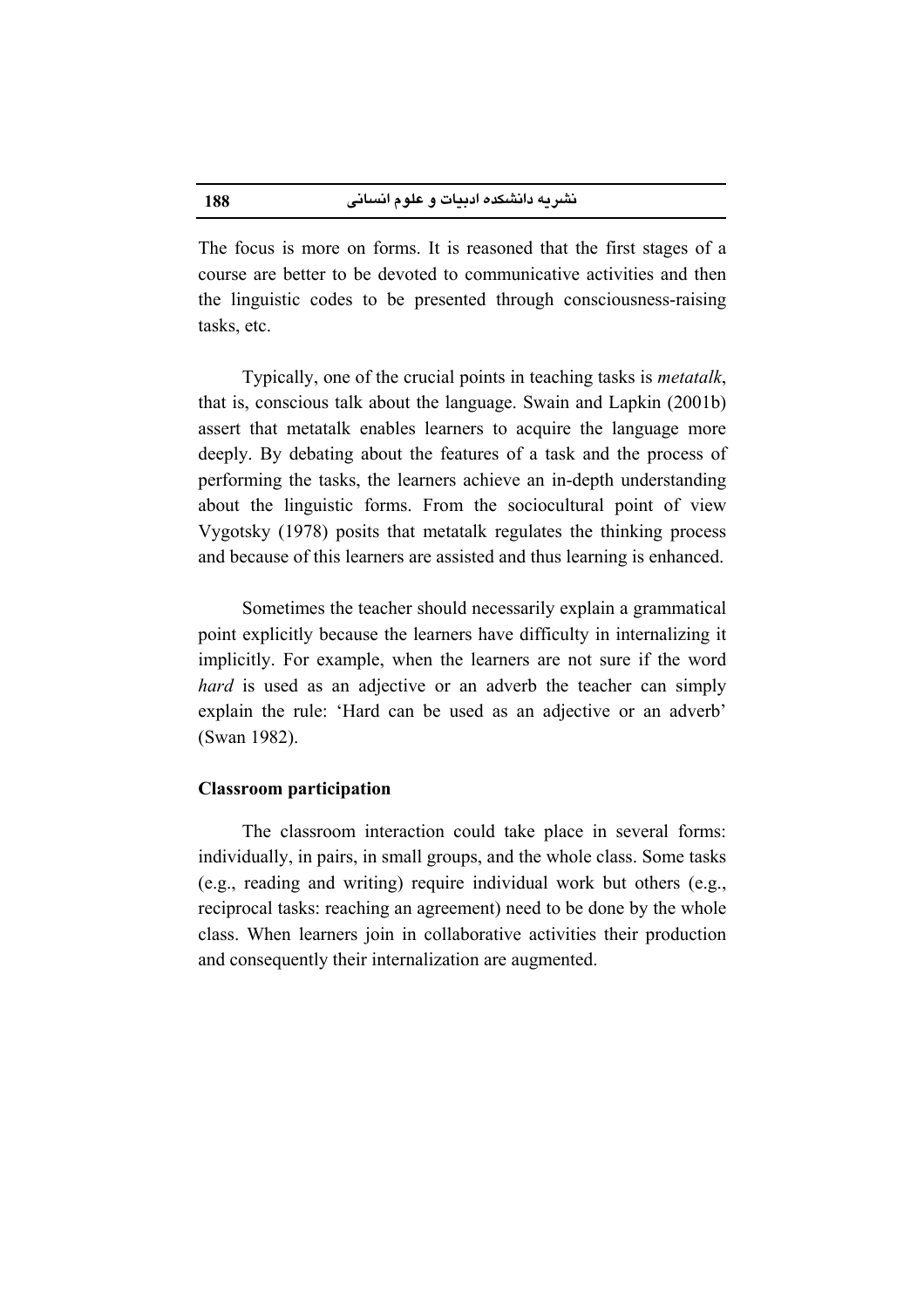The tasks usually act as a tool for enriching language acquisition, so the more interaction in the classroom the better the learning will take place. Task-based classrooms are not teachercentered rather they are learner-centered. For example, a learner could be elected to teach the class, of course, in advanced level courses – peer teaching (Carpenter 1996). The merits of group activity may include the following ones: anxiety and stress are reduced; motivation, enjoyment, feedback, social interaction, and independence are increased (Jacobs 1998).

## Conclusion

Generally, task-based courses can be designed in such a way which may induce cognitive changes in the learners, and hence aid the language acquisition processes. The main point is that sometimes adopting a completely task-based language teaching may not be feasible during a course of instruction. The reasons for this are rather varied: the administrative limitation, availability of facilities, teachers lack of complete mastery of language, etc. However, the teachers could opt for a *task-supported* language teaching, *i.e.*, they can use some tasks alongside the dictated administrial material and their own existing techniques and methods of teaching.

The crucial issue anyway to bear in mind is that there should be practice. time-on-task, more repetition. contextual support. highlighting salient structures, giving learners opportunity to negotiate meaning and focus on form, encouraging learners to take risks, asking them to evaluate their own learning, and so on.

Fortunately, tasks can be put to use in a variety of ways. They can be used as a means to instigate communication. They can be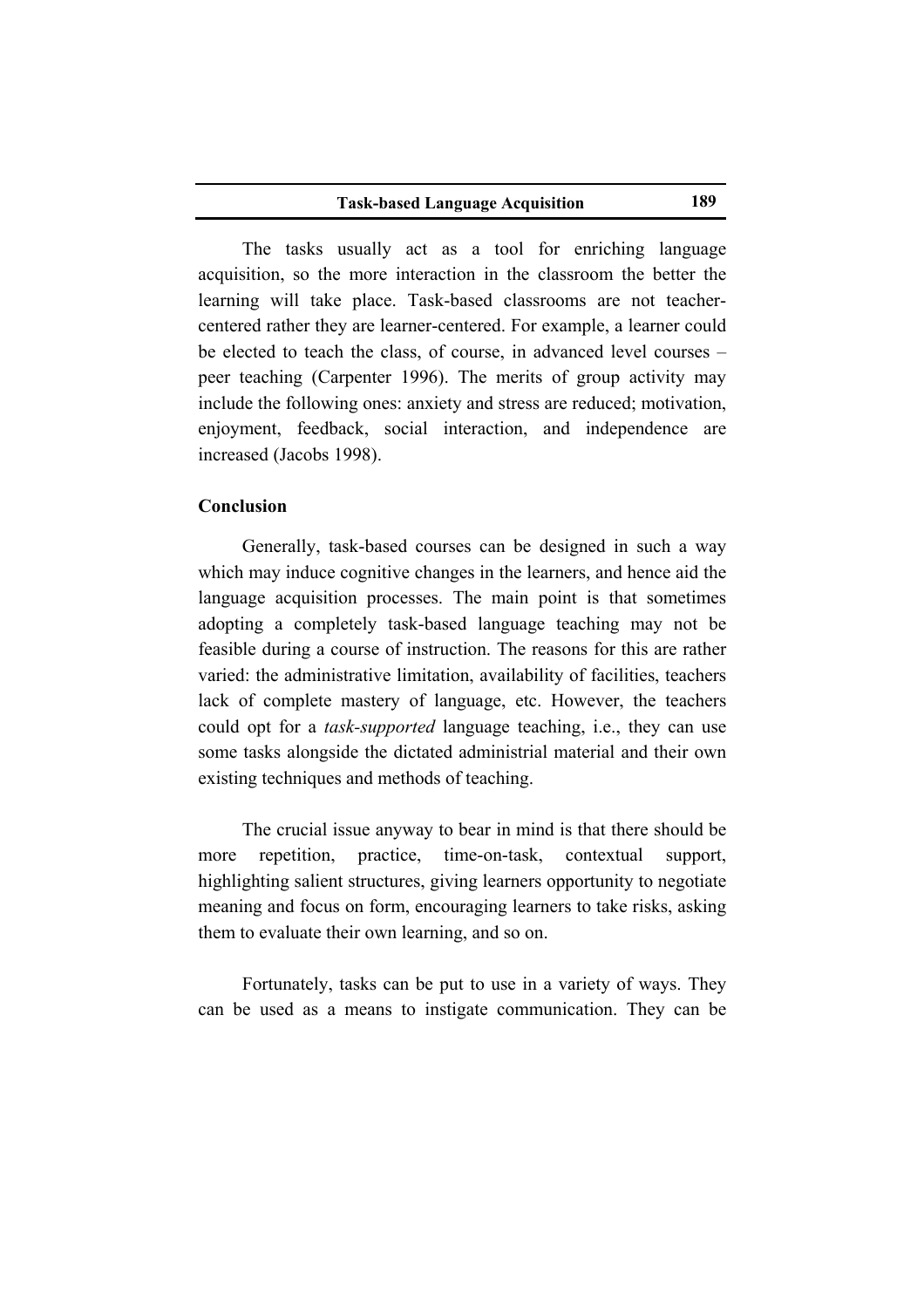employed to evaluate the learners grasp of linguistic knowledge. They can also be utilized to evaluate an entire course of instruction (Weir and Roberts, 1994). Therefore, the tasks should be genuine, natural, authentic, learner-friendly, and practicable.

## **Bibliography**

- Allwright, D. (1984). 'Why don't learners learn what teachers teach? The interaction hypothesis' in D. Singleton, and D. Little (eds.) Language Learning in Formal and Informal Contexts (pp. 3-18). Dublin: IRAL
- Brown, H.D. (2000). Principles of Language Learning and Teaching. Harlow: Longman.
- Bygate, M., Skehan, P. and Swain, M. (eds.) (2001). Researching Pedagogic Tasks, Second Language Learning, Teaching and Testing. Harlow: Longman.
- Canale, M. (1983). 'From communicative competence to language pedagogy' in J. Richards and R. Schmidt (eds.).
- Carpenter, C. (1996). 'Peer-teaching: a new approach to advanced level language teaching' in E. Broady and M. Kenning (eds.): Promoting Learner Autonomy in University Language Teaching. London: Association for French Language Studies/CILT: 23-38.
- Chang, Y. (1999). 'Discourse topics and interlanguage variation' in P. Robinson (ed.): Representation and Process: Proceedings of the 3<sup>rd</sup> Pacific Second Language Research Forum. Vol. 1 Tokyo: PacSLRF: 235-41.
- Corder, S. P. (1981). Error Analysis and Interlanguage. Oxford: Oxford University Press.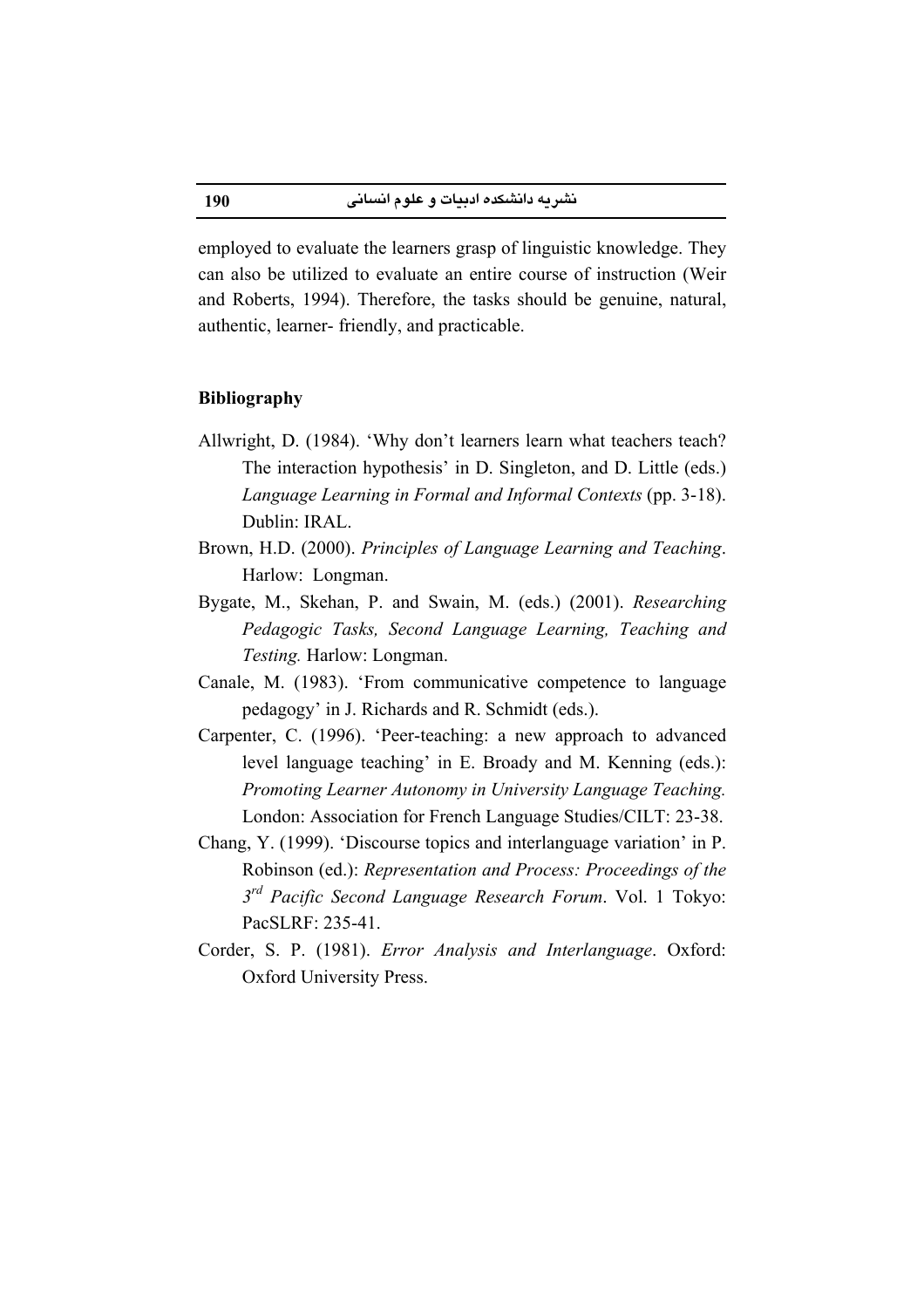- Crookes, G. (1986). 'Task classification: a cross-disciplinary review.' Technical Report No. 4. Honolulu: Center for Second Language Classroom Research, Social Science Research Institute, University of Hawaii.
- Crookes, G. and Gass, S. (eds.) (1993a). Tasks and Language Learning: Integrating Theory and Practice. Clevedon: Multilingual Matters.
- Cummins, J. (1983). 'Language proficiency and academic achievement' in J. Oller (ed.): Issues in Language Testing Research. Rowley, Mass.: Newbury House.
- DeKeyser, R. (1998). 'Beyond focus on form: Cognitive perspectives on learning and practicing second language grammar' in C. Doughty and J. Williams (eds.).
- Donato, R. (2000). 'Sociocultural contributions to understanding the foreig and second language classroom' in J. Lantolf (eds.).
- Duff, P. (1986). 'Another look at interlanguage talk: taking task to task' in R. Day (ed.).
- Ellis, R. (1994a). The Study of Second Language Acquisition. Oxford: Oxford University Press.
- Ellis, R. (2004). Task-based Language Learning and Teaching. Oxford: Oxford University Press.
- Estaire, S. and Zanon, J. (1994). Planning Classwork: A Task Based Approach. Oxford: Heinemann.
- Gass, S. and Varonis, M. (1984). 'The effect of familiarity on the comprehension of non-native speech.' Language Learning 34:  $65 - 89$
- Hatch, E. (ed.) (1978a). Second Language Acquisition. Rowley, Mass.: Newbury House.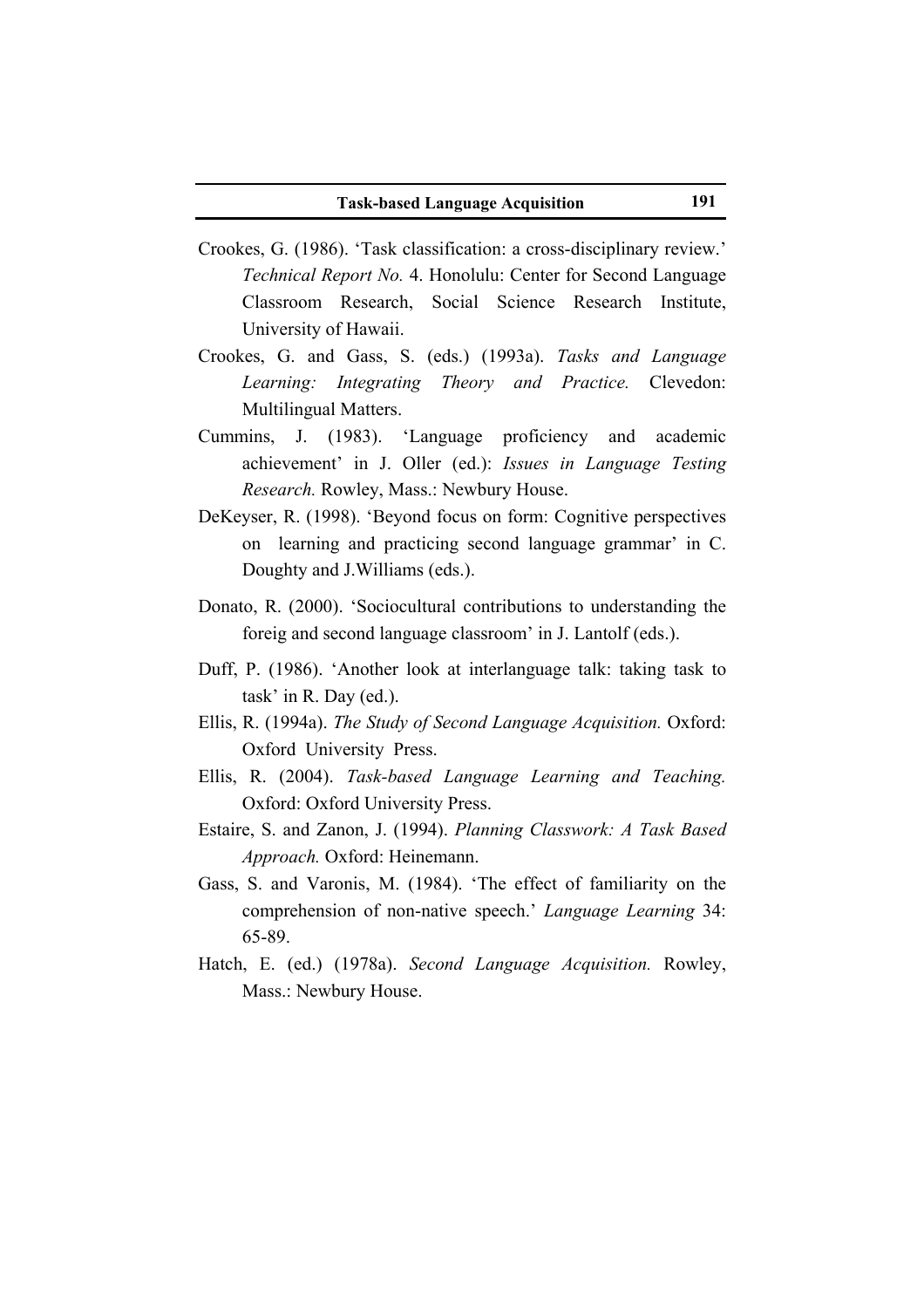- Hulstijn, J. (2002). 'Towards a unified account of the representation, processing, and acquisition of second-language knowledge.' Second language Research 18: 193-223.
- Jacobs, G. (1998). Cooperative learning or just grouping students: 'The difference makes a difference' in W.Renandya and G. Jacobs(eds): Learners and language learning (pp.145-177). Singapore: SEAMED.
- Krashen, S. (1981). Second Language Acquisition and Second Language Learning. Oxford: Pergamon.
- Lee, J. (2000). Task and Communicating in Language Classrooms. Boston: McGraw-hill.
- Long, M. (1981). 'Input, interaction and second-language acquisition' in H. Wintiz (eds.): Native Language and Foreign Language *Acquisition.* Annals of the New York Academy of Sciences 379.
- Long, M. (1989). 'Task, group, and task-group interactions.' University of Hawaii Working Papers in ESL 8: 1-26.
- Loschky, L. and Bley-Vroman, R. (1993). 'Grammar and task-based methodology' in G. Crookes and S. Gass 1993a (eds.).
- Moskowitz, G. (1977). Caring and Sharing in the Foreign Language Class. Rowley, MA.: Newbury House.
- Nunan, D. (1989). Designing Tasks for the Communicative Classroom. Cambridge: Cambridge University Press.
- Prabhu, N. S. (1987). Second Language Pedagogy.Oxford: Oxford University Press.
- Robinson, P. (2001). 'Task complexity, task difficulty, and task Exploring production: interactions in a componential framework.' Applied Linguistics 22: 27-57.
- Schmidt, R. (1990). 'The role of consciousness in second language learning.' Applied Linguistics 11: 129-58.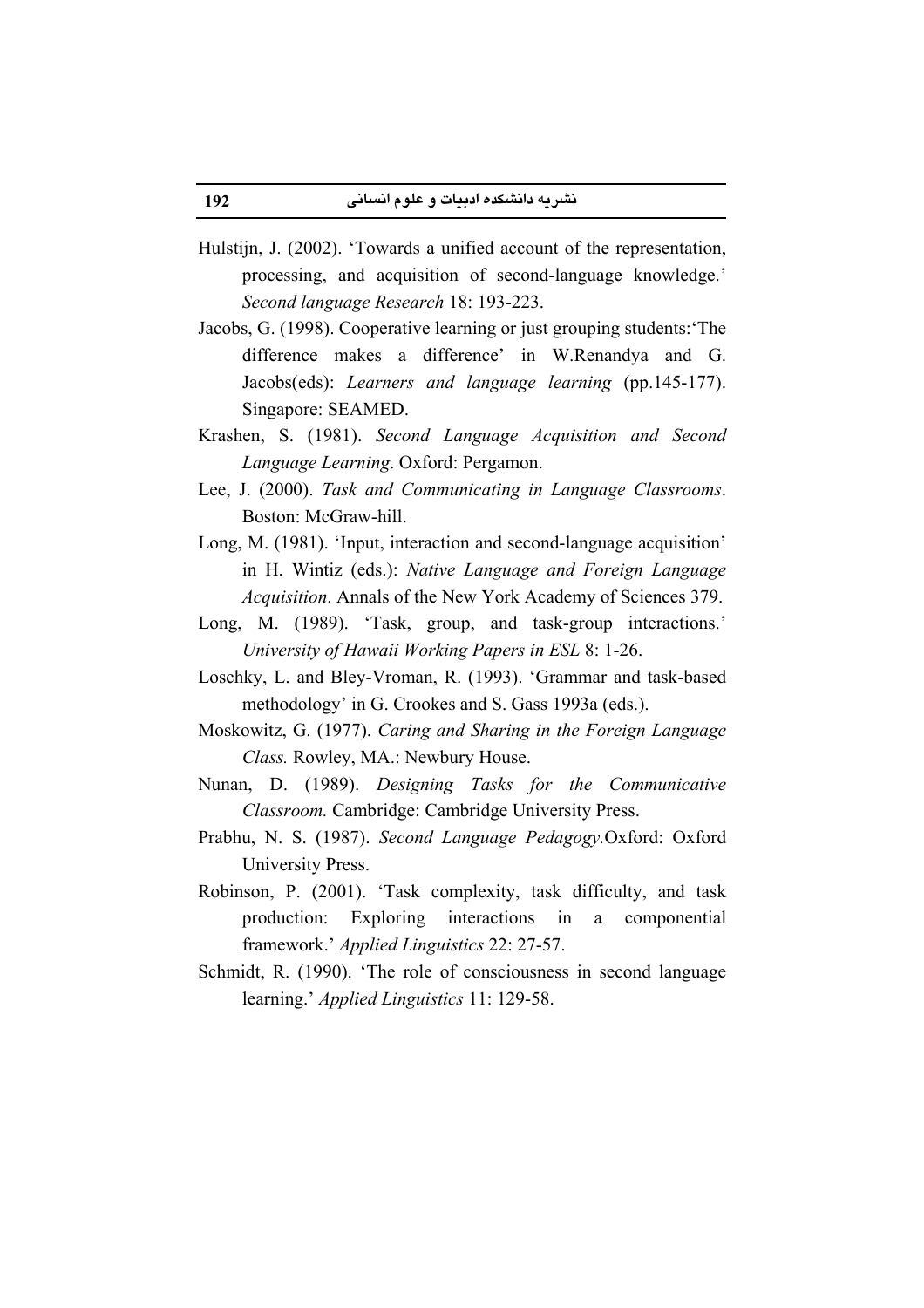- Sharwood Smith, M. (1981). 'Consciousness-raising and the second language learner.' Applied Linguistics 2: 159-69.
- Skehan, P. (1996a). 'A framework for the implementation of taskbased instruction' *Applied Linguistics* 17: 38-62.
- Skehan, P. (1998b). 'Task-based instruction.' Annual Review of Applied Linguistics 18: 268-86.
- Sterlacci, P. (1996). 'A micro-evaluation of a focused-communication task for the ESL/EFL classroom.' Unpublished course paper. Tokyo: Temple University Japan.
- Swain, M. (1985). 'Communicative competence: some roles of comprehensible input and comprehensible output in its development' in S. Gass and C. Madden (eds.). pp. 235-52.
- Swain, M. (2000a). 'The output hypothesis and beyond: Mediating acquisition through collaborative dialogue.' in J. Lantolf (ed.). pp. 97-114.
- Swain, M. and Lapkin, S. (2001b). 'Focus on form through collaborative dialogue: Exploring task effects, in M. Bygate, P. Skehan, and M. Swain (eds.). pp. 99-118.
- Swan, M. (1982). Practical English Usage. Oxford: Oxford University Press.
- Vygotsky, L. (1978). 'The genesis of higher mental functions' in Wertsch, J. (ed.): The Concept of Activity in Soviet Psychology. Armonk, NY: M.E. Sharpe.
- Weir, C. and Roberts, J. (1994). Evaluation in ELT. Oxford: Blackwell.
- Wendel, J. (1997). Planning and Second Language Production. Unpublished Ph.D. Dissertation, Temple University Japan.
- White, R. (1988). The ELT Curriculum. Oxford: Blackwell.